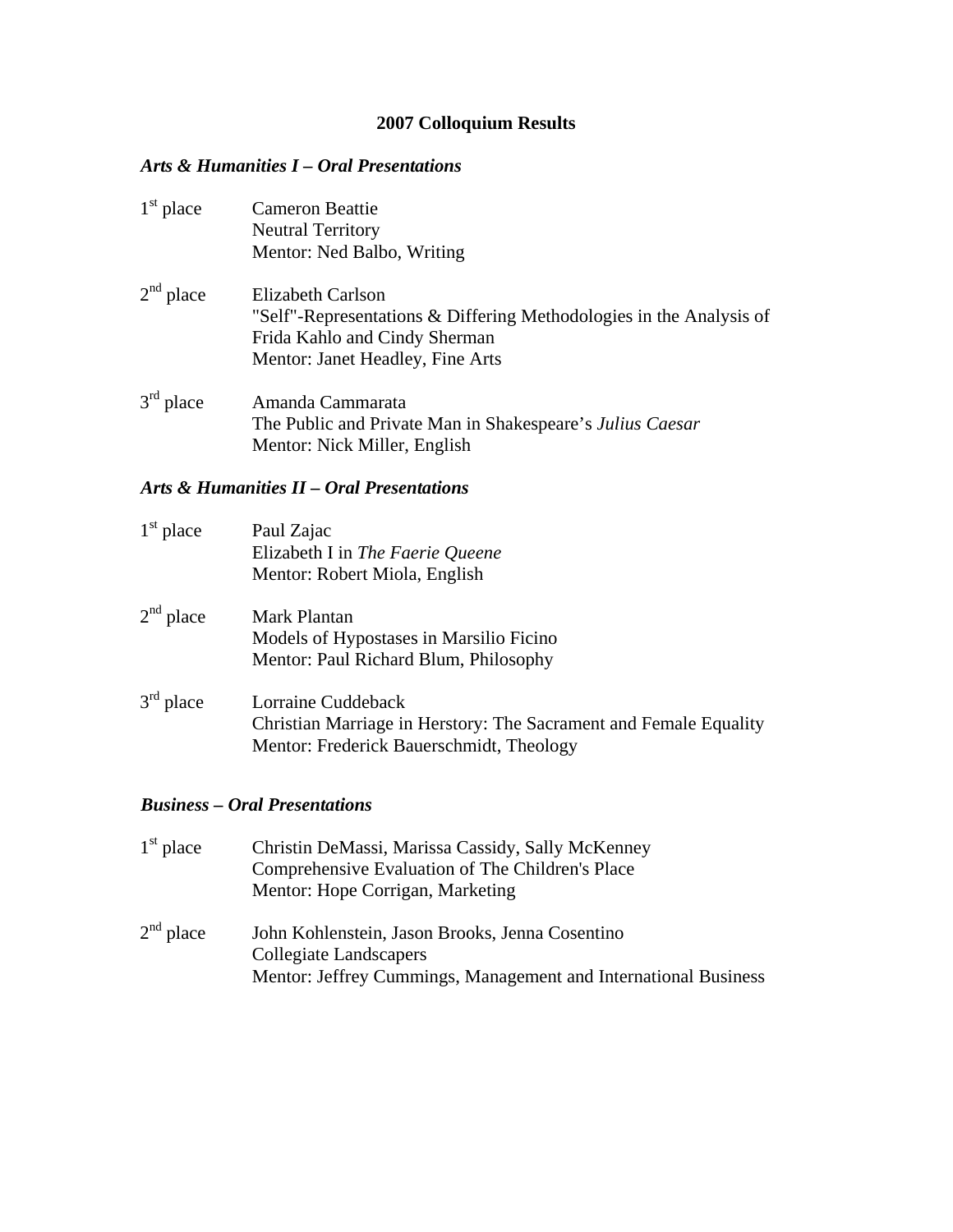### *Business – Poster Presentations*

| $1st$ place        | Danielle Murphy, Katie A. McConnell, Jessica L. Manning, William A.<br>Heck, Michael T. McLaughlin, Kristin M. Fiorilli, Meagan V. O'Hara,<br>J. P. Connelly<br><b>ENRON:</b> An Empirical Evaluation<br>Mentor: Richard Franke, Management and International Business |
|--------------------|------------------------------------------------------------------------------------------------------------------------------------------------------------------------------------------------------------------------------------------------------------------------|
| $2nd$ place        | Steven Razzaque, Katherine Cronin, William McMaster<br>Speedy Stevey's Delivery Service<br>Mentor: Jeffrey Cummings, Management & International Business                                                                                                               |
| $3rd$ place        | Justin Chelland<br>Freakonomics: Rexaming Declining Crime in The US<br>Mentor: Richard Franke, Management & International Business                                                                                                                                     |
|                    | <b>Mathematical &amp; Natural Sciences - Oral Presentations</b>                                                                                                                                                                                                        |
| $1st$ place        | Henry Feild<br>Predicting Defect Potential in Source Code using Information Retrieval<br>Techniques<br>Mentors: David Binkley, Dawn Lawrie, Computer Science                                                                                                           |
|                    | 2 <sup>nd</sup> place (tie) Jonathan Celso, Cen-bi Liu, Stephen Ryan<br>Got Carry-ons? Rethinking Airline Seating Through a Mathematical<br>Model<br>Mentor: Jiyuan Tao, Mathematical Sciences                                                                         |
|                    | $2nd$ place (tie) Jacqueline Kenney<br>Performance Analysis of Flash LADAR<br>Mentor: Roger Eastman, Computer Science                                                                                                                                                  |
|                    | <b>Mathematical &amp; Natural Sciences - Poster Presentations</b>                                                                                                                                                                                                      |
| $1^{\rm st}$ place | Meghan Belinski<br>Reconstructing High-Resolution Images in the Wavelet Domain<br>Mentor: Dipa Choudhury, Mathematical Sciences                                                                                                                                        |
| $2nd$ place        | Mia Marek<br>Bio Research Fall 05<br>Mentor: Elissa Derrickson, Biology                                                                                                                                                                                                |
| $3rd$ place        | Stephen Ryan<br>Numerical Modeling of Flow and Reaction within Microbioreactors Of<br>Varying Design Using CFD-ACE+                                                                                                                                                    |

Mentor: Robert Bailey, Engineering Science